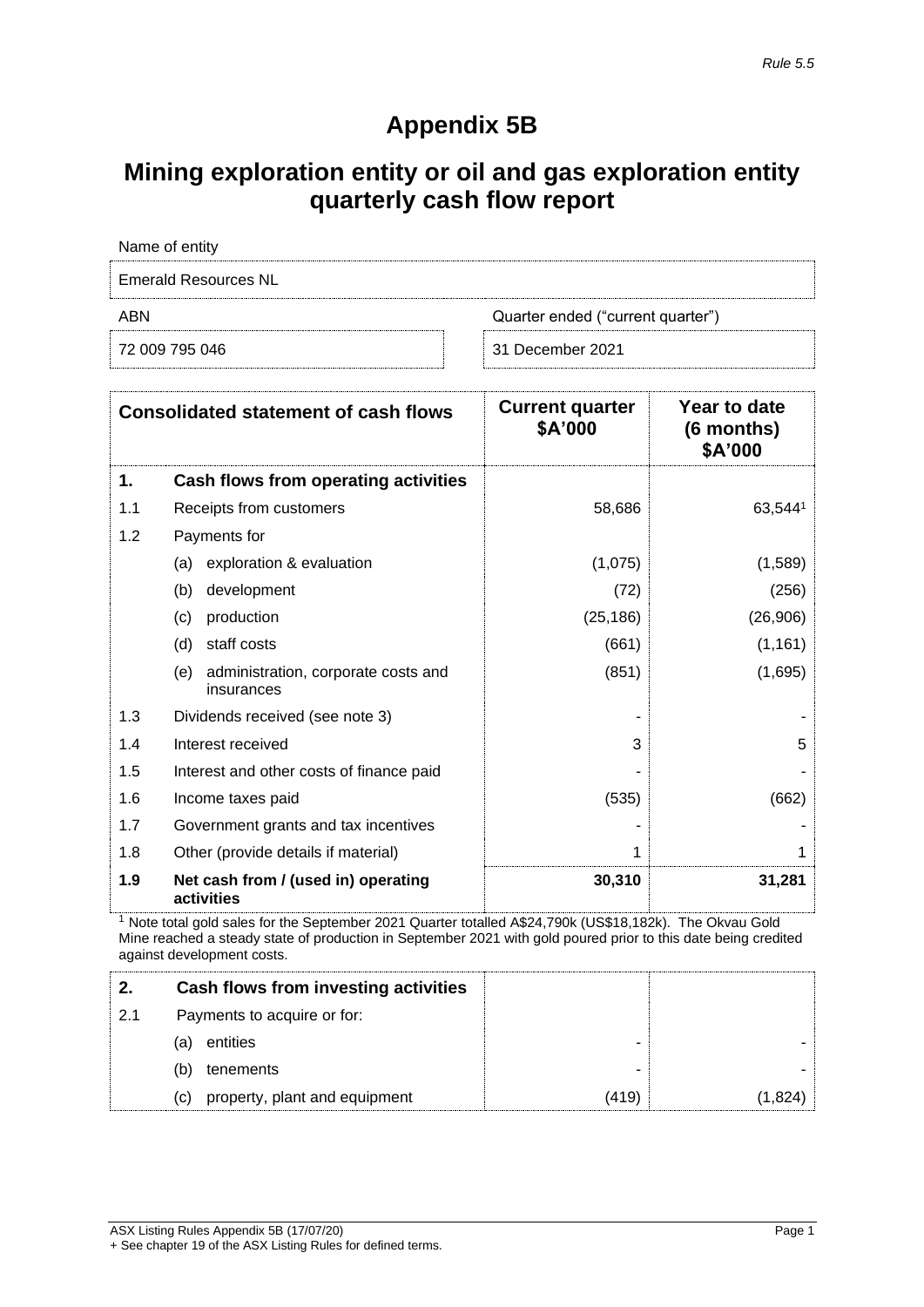|                                                                                        |  | <b>Appendix 5B</b> |
|----------------------------------------------------------------------------------------|--|--------------------|
| Mining exploration entity or oil and gas exploration entity quarterly cash flow report |  |                    |

|     | <b>Consolidated statement of cash flows</b>                                                                | <b>Current quarter</b><br>\$A'000 | Year to date<br>(6 months)<br>\$A'000 |
|-----|------------------------------------------------------------------------------------------------------------|-----------------------------------|---------------------------------------|
|     | exploration & evaluation<br>(d)<br>mine development expenditure:<br>gold revenue during pre-<br>production |                                   | 19,9321                               |
|     | mine development<br>capitalised interest                                                                   | (16, 758)                         | (40, 470)<br>(1,688)                  |
|     | investments<br>(e)                                                                                         | (56)                              | (56)                                  |
| (f) | other non-current assets                                                                                   |                                   |                                       |
| 2.2 | Proceeds from the disposal of:                                                                             |                                   |                                       |
|     | entities<br>(a)                                                                                            |                                   |                                       |
|     | (b)<br>tenements                                                                                           |                                   |                                       |
| (c) | property, plant and equipment                                                                              |                                   |                                       |
|     | (d)<br>investments                                                                                         |                                   |                                       |
|     | other non-current assets<br>(e)                                                                            |                                   |                                       |
| 2.3 | Cash flows from loans to other entities                                                                    |                                   |                                       |
| 2.4 | Dividends received (see note 3)                                                                            |                                   |                                       |
| 2.5 | Other (provide details if material)                                                                        |                                   |                                       |
| 2.6 | Net cash from / (used in) investing<br>activities                                                          | (17, 233)                         | (24, 106)                             |

| 3.   | Cash flows from financing activities                                                       |          |          |
|------|--------------------------------------------------------------------------------------------|----------|----------|
| 3.1  | Proceeds from issues of equity securities<br>(excluding convertible debt securities)       |          |          |
| 3.2  | Proceeds from issue of convertible debt<br>securities                                      |          |          |
| 3.3  | Proceeds from exercise of options                                                          | 154      | 154      |
| 3.4  | Transaction costs related to issues of equity<br>securities or convertible debt securities |          |          |
| 3.5  | Proceeds from borrowings                                                                   |          |          |
| 3.6  | Repayment of borrowings                                                                    | (2, 273) | (2, 273) |
| 3.7  | Transaction costs related to loans and<br>borrowings                                       |          |          |
| 3.8  | Interest paid on borrowings                                                                | (6, 178) | (8, 198) |
| 3.9  | Payments for lease liabilities                                                             | (1, 162) | (1, 162) |
| 3.10 | Dividends paid                                                                             |          |          |
| 3.11 | Other (Witholding tax)                                                                     | (1,256)  | (1,402)  |
| 3.12 | Net cash from / (used in) financing<br>activities                                          | (10,715) | (12,881) |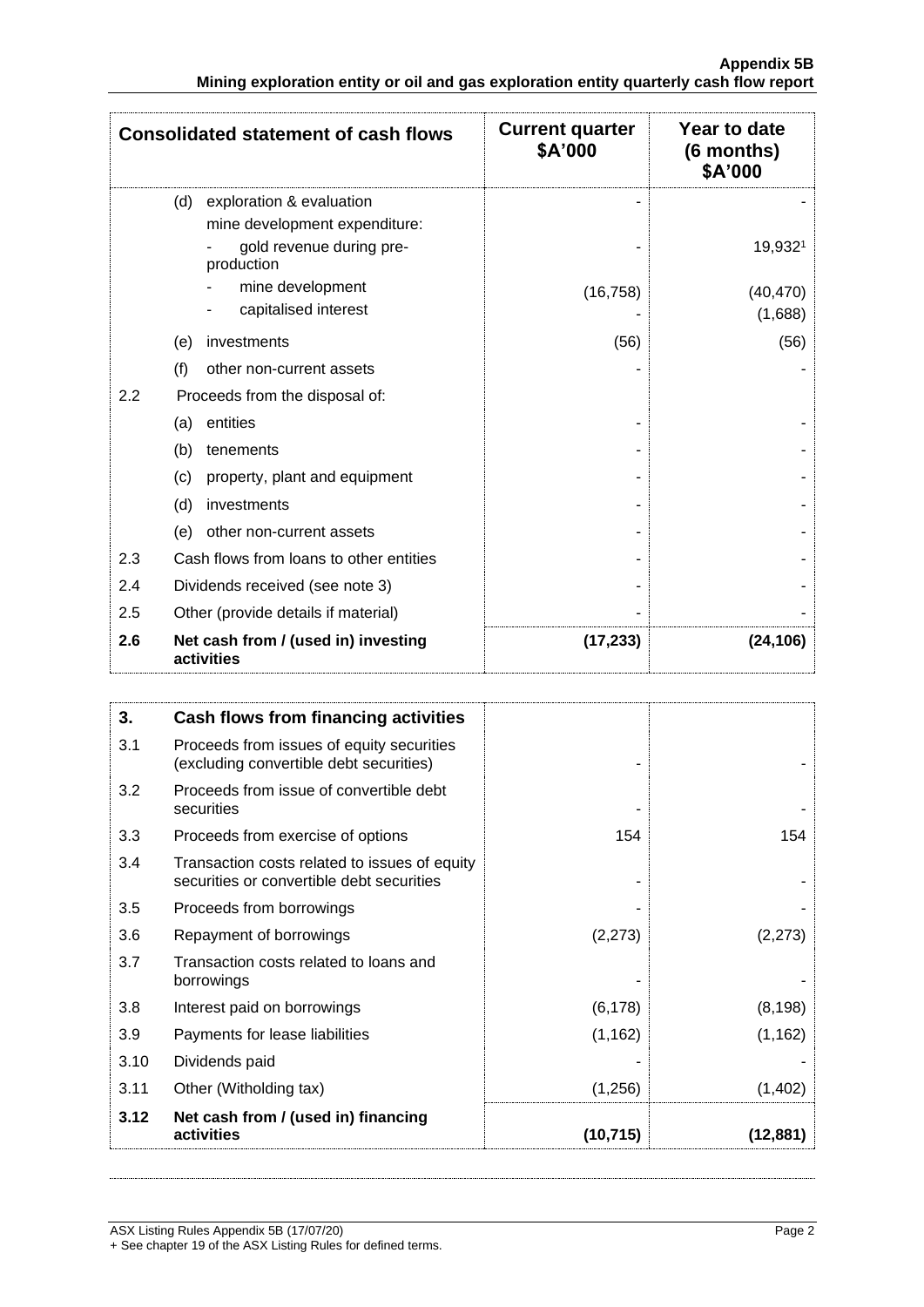|     | <b>Consolidated statement of cash flows</b>                              | <b>Current quarter</b><br>\$A'000 | Year to date<br>$(6$ months)<br>\$A'000 |
|-----|--------------------------------------------------------------------------|-----------------------------------|-----------------------------------------|
| 4.  | Net increase / (decrease) in cash and<br>cash equivalents for the period |                                   |                                         |
| 4.1 | Cash and cash equivalents at beginning of<br>period                      | 15,422                            | 22,761                                  |
| 4.2 | Net cash from / (used in) operating<br>activities (item 1.9 above)       | 30,310                            | 31,281                                  |
| 4.3 | Net cash from / (used in) investing activities<br>(item 2.6 above)       | (17, 233)                         | (24, 106)                               |
| 4.4 | Net cash from / (used in) financing activities<br>(item 3.10 above)      | (10, 715)                         | (12, 881)                               |
| 4.5 | Effect of movement in exchange rates on<br>cash held                     | 69                                | 798                                     |
| 4.6 | Cash and cash equivalents at end of<br>period                            | 17,853                            | 17,853                                  |

| 5.  | Reconciliation of cash and cash<br>equivalents<br>at the end of the quarter (as shown in the<br>consolidated statement of cash flows) to the<br>related items in the accounts | <b>Current quarter</b><br>\$A'000 | <b>Previous quarter</b><br>\$A'000 |
|-----|-------------------------------------------------------------------------------------------------------------------------------------------------------------------------------|-----------------------------------|------------------------------------|
| 5.1 | <b>Bank balances</b>                                                                                                                                                          | 17,783                            | 15,352                             |
| 5.2 | Call deposits                                                                                                                                                                 | 70                                | 70                                 |
| 5.3 | <b>Bank overdrafts</b>                                                                                                                                                        |                                   |                                    |
| 5.4 | Other (provide details)                                                                                                                                                       | ۰                                 |                                    |
| 5.5 | Cash and cash equivalents at end of<br>quarter (should equal item 4.6 above)                                                                                                  | 17,853                            | 15,422                             |

| 6.  | Payments to related parties of the entity and their<br>associates                                                                                           | <b>Current quarter</b><br><b>\$A'000</b> |
|-----|-------------------------------------------------------------------------------------------------------------------------------------------------------------|------------------------------------------|
| 6.1 | Aggregate amount of payments to related parties and their<br>associates included in item 1                                                                  | 430                                      |
| 6.2 | Aggregate amount of payments to related parties and their<br>associates included in item 2                                                                  | 295                                      |
|     | Note: if any amounts are shown in items 6.1 or 6.2, your quarterly activity report must include a description of, and an<br>explanation for, such payments. |                                          |
|     | Directors fees, salaries and superannuation (\$620k); and<br>Rental payments to a Director related party for the Company premises (\$75k); and              |                                          |

- Payments to a Director for the provision of Company secretarial services (\$30k).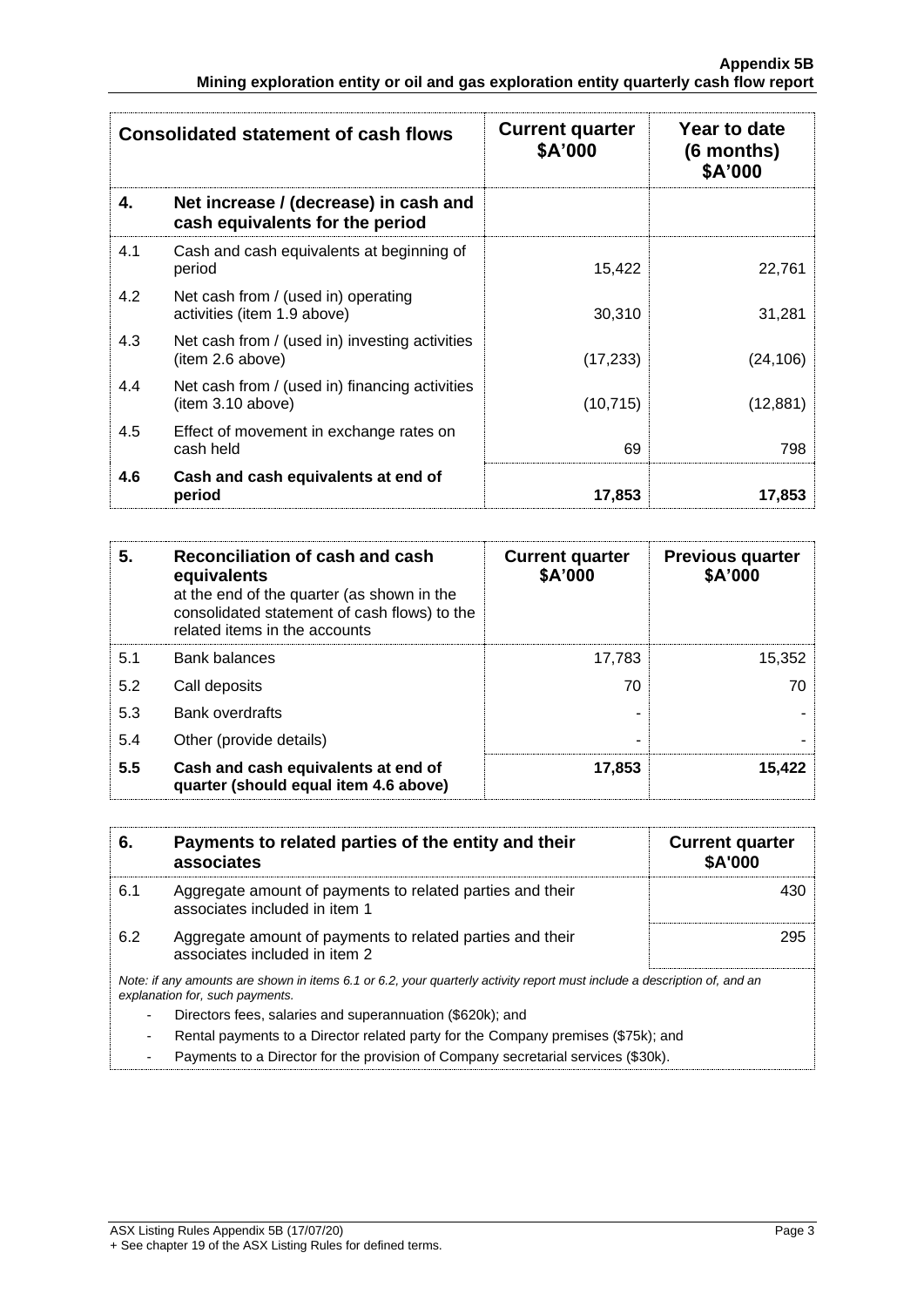| 7.  | <b>Financing facilities</b><br>Note: the term "facility' includes all forms of financing<br>arrangements available to the entity.<br>Add notes as necessary for an understanding of the<br>sources of finance available to the entity.                                                                                                                                  | <b>Total facility</b><br>amount at quarter<br>end<br>\$A'000 | Amount drawn at<br>quarter end<br>\$A'000 |
|-----|-------------------------------------------------------------------------------------------------------------------------------------------------------------------------------------------------------------------------------------------------------------------------------------------------------------------------------------------------------------------------|--------------------------------------------------------------|-------------------------------------------|
| 7.1 | Loan facilities                                                                                                                                                                                                                                                                                                                                                         | 87,373                                                       | 87,373                                    |
| 7.2 | Credit standby arrangements                                                                                                                                                                                                                                                                                                                                             |                                                              |                                           |
| 7.3 | Other (please specify)                                                                                                                                                                                                                                                                                                                                                  |                                                              |                                           |
| 7.4 | <b>Total financing facilities</b>                                                                                                                                                                                                                                                                                                                                       | 87,373                                                       | 87,373                                    |
| 7.5 | Unused financing facilities available at quarter end                                                                                                                                                                                                                                                                                                                    |                                                              |                                           |
| 7.6 | Include in the box below a description of each facility above, including the lender, interest<br>rate, maturity date and whether it is secured or unsecured. If any additional financing<br>facilities have been entered into or are proposed to be entered into after quarter end,<br>include a note providing details of those facilities as well.                    |                                                              |                                           |
|     | <sup>1</sup> Credit Agreement with Sprott Private Resource Lending II ("Sprott") for US\$60.0 million plus<br>capitalised interest. The financial close of the Sprott facility occurred on 27 April 2020 (refer<br>to ASX announcement dated 28 April 2020). As at 31 December 2021, the Sprott facility<br>outstanding balance is US\$63.4 million.<br>Term $-5$ years |                                                              |                                           |
|     | Interest - 6.5% pa plus the greater of (i) USD 3 month LIBOR, and (ii) 2.50% pa, payable<br>monthly with 75% of the interest capitalised during construction                                                                                                                                                                                                            |                                                              |                                           |
|     | Gold Price Participation Agreement - Commenced in September 2021, a gold price<br>participation payment on 1,449oz per month to a total of 62,307oz. Payment is calculated<br>based on the differential between the average LBMA Gold Price for the month subject to a<br>minimum gold price of US\$1,127/oz, and a gold reference price of US\$1,100/oz                |                                                              |                                           |
|     | Security – Sprott to have first ranking security over all undertakings, properties and assets of<br>Emerald including the Okvau Gold Project, to be released upon full repayment of all<br>obligations.                                                                                                                                                                 |                                                              |                                           |

| 8.  | Estimated cash available for future operating activities                                                                                                                                                                        | \$A'000   |
|-----|---------------------------------------------------------------------------------------------------------------------------------------------------------------------------------------------------------------------------------|-----------|
| 8.1 | Net cash from / (used in) operating activities (item 1.9)                                                                                                                                                                       | 30,516    |
| 8.2 | Payments for exploration & evaluation classified as investing<br>activities and mine development expenditure (item 2.1(d))                                                                                                      | (16, 779) |
| 8.3 | Total relevant outgoings (item $8.1$ + item $8.2$ )                                                                                                                                                                             | 13,737    |
| 8.4 | Cash and cash equivalents at quarter end (item 4.6)                                                                                                                                                                             | 17,853    |
| 8.5 | Unused finance facilities available at quarter end (item 7.5)                                                                                                                                                                   |           |
| 8.6 | Total available funding (item $8.4 +$ item $8.5$ )                                                                                                                                                                              | 17,853    |
| 8.7 | Estimated quarters of funding available (item 8.6 divided by<br>item $8.3$ )                                                                                                                                                    | n/a       |
|     | Note: if the entity has reported positive relevant outgoings (ie a net cash inflow) in item 8.3, answer item 8.7 as "N/A".<br>Otherwise, a figure for the estimated quarters of funding available must be included in item 8.7. |           |
| 8.8 | If item 8.7 is less than 2 quarters, please provide answers to the following questions:                                                                                                                                         |           |
|     | 8.8.1<br>Does the entity expect that it will continue to have the current level of net operating<br>cash flows for the time being and, if not, why not?                                                                         |           |
|     | Answer: n/a                                                                                                                                                                                                                     |           |